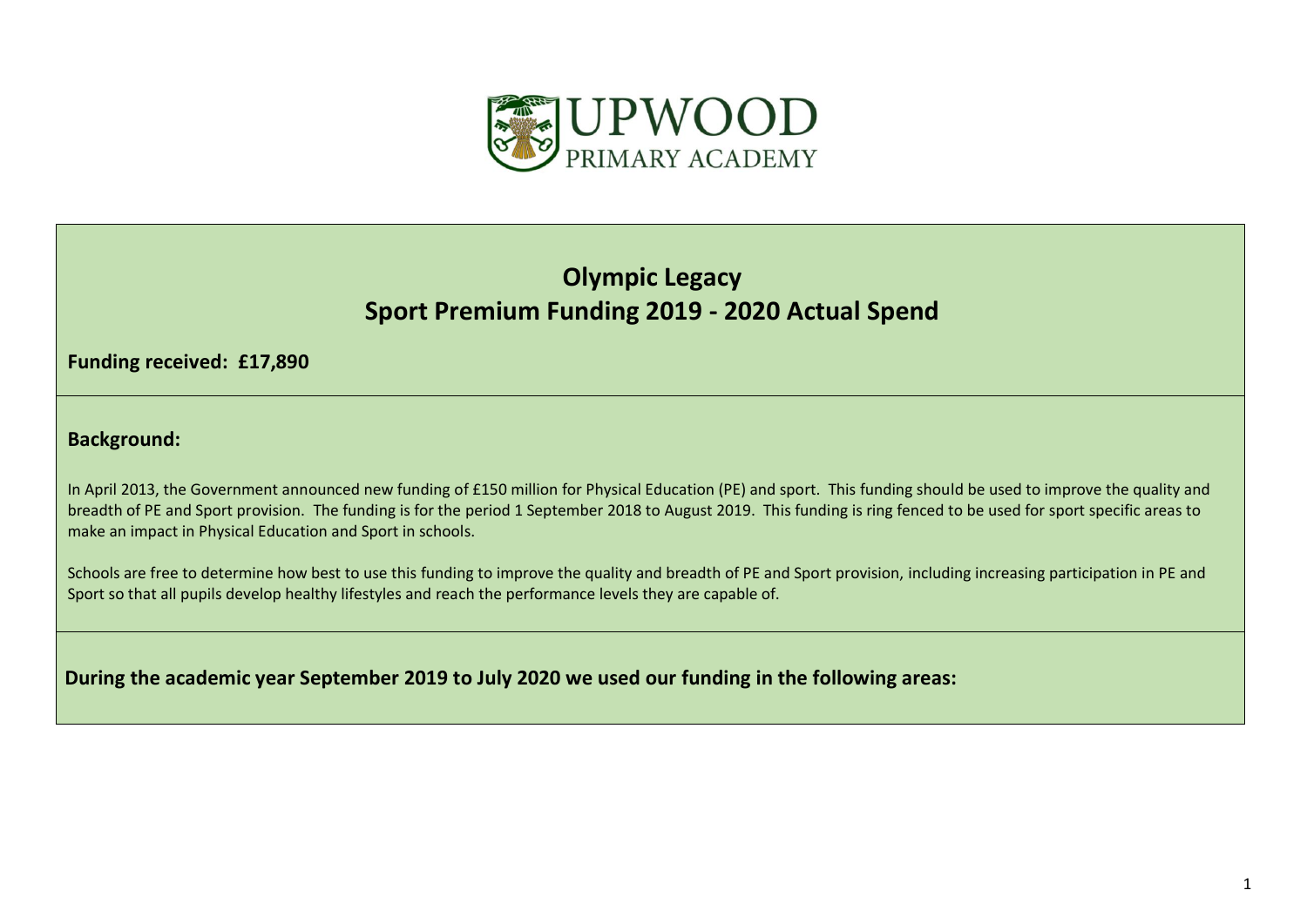| <b>Sport</b><br><b>Premium</b>          | <b>Activity</b>                                                                                                                                                                                                                                                                    | <b>Impact</b>                                                                                                                                                                                                        | <b>Monitoring</b>                                                                                                          | <b>Sustainability</b>               |
|-----------------------------------------|------------------------------------------------------------------------------------------------------------------------------------------------------------------------------------------------------------------------------------------------------------------------------------|----------------------------------------------------------------------------------------------------------------------------------------------------------------------------------------------------------------------|----------------------------------------------------------------------------------------------------------------------------|-------------------------------------|
| <b>Spend</b>                            |                                                                                                                                                                                                                                                                                    |                                                                                                                                                                                                                      |                                                                                                                            |                                     |
| £10,000                                 | Outside agencies supporting the<br>running of after school clubs.<br>Extra-curriculum activities to be<br>provided: fundamentals of movement,<br>football, rugby, cricket, netball, dance.<br>Staff can observe and record effective                                               | Children developed skills in a range of Physical Education<br>activities. Also, furthered their understanding of team work,<br>competition, and social interaction.<br>This has not taken place due to the Pandemic. | Staff/Child/Parent feedback.<br>Feedback from coaches.                                                                     | Yes (while<br>funding<br>continues) |
|                                         | teaching strategies.                                                                                                                                                                                                                                                               |                                                                                                                                                                                                                      |                                                                                                                            |                                     |
| £2,000<br>allocated<br>but not<br>spent | Pool maintenance maintained.<br>Pool equipment purchased.                                                                                                                                                                                                                          | This has not taken place due to the Pandemic.                                                                                                                                                                        | Record number of children able<br>to swim 25 metres by the end<br>of KS2.                                                  | Yes                                 |
| £300<br>allocated<br>but not<br>spent   | Swimming coaching for children who<br>cannot swim 25m by the end of Year 6.                                                                                                                                                                                                        | This has not taken place due to the Pandemic.                                                                                                                                                                        | Record number of children able<br>to swim 25 metres by the end<br>of KS2.                                                  | Yes                                 |
| £800                                    | Enter the school in various inter-school<br>competitions e.g.<br>football/netball/cricket tournaments,<br>cross country championships etc.<br>Transport costs to be funded.<br>Purchase and engrave medals and<br>trophies for Sports Day and other intra-<br>school competitions. | Number of children participating in sport increased.<br>Children were motivated to participate in and celebrate<br>intra-school competitions within the school and across the<br>Trust, where relevant.              | Increased activities for children<br>to participate in.<br>Number of children taking part<br>in intra-school competitions. | Yes (while<br>funding<br>continues) |
| £2,790<br>allocated<br>£1,000<br>spent  | Purchase resources to support Physical<br>Education in school i.e. gymnastics<br>benches and tennis rackets.<br>Repair and maintain PE equipment.                                                                                                                                  | New equipment was purchased, appropriate for KS1 and KS2,<br>supporting a range of activities across the school.<br>Children had access to working and safe equipment.                                               | Audit of schools sports<br>equipment; staff feedback.<br>Sports Safe checked<br>equipment.                                 | Yes (while<br>funding<br>continues) |